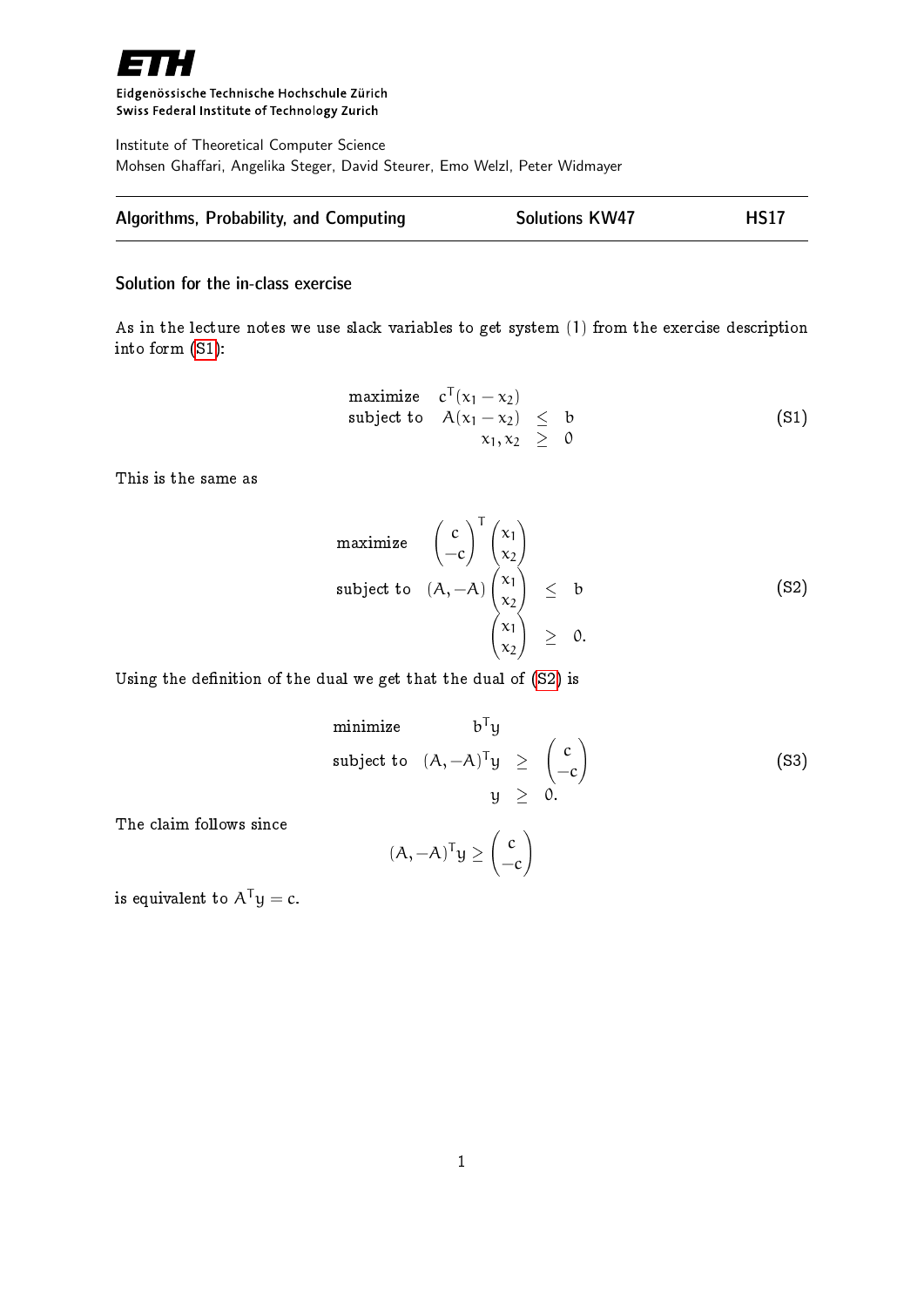## Solution 1: Solving Linear Programs via Binary Search

Suppose we are given a linear program L that asks us to maximize the objective function  $\textsf{c}^\intercal \textsf{x}$ where  $c \neq 0$ . Minimization problems can be dealt with analogously, and problems with  $c = 0$ can be solved with one single call to an algorithm that solves the feasibility problem (because any feasible solution is also an optimal solution).

As we will see, with binary search we will not manage to find an optimal solution, but we can get arbitrarily close. So, suppose x\* is an optimal solution to the given linear program L with objective value OPT :=  $\texttt{c}^\mathsf{T}\texttt{x}^*$ . Our goal is to find an approximate solution  $\tilde{\texttt{x}}$  that satisfies OPT  $-$  c<sup>T</sup> $\mathsf{\check{x}} \leq \epsilon$ , where  $\epsilon > 0$  is an arbitrary but fixed error term.

In order to perform binary search, we need to initialize and maintain upper and lower bounds on the optimum objective value OPT. For this we will need a stronger version of Theorem 6.2, which says that there exists an optimal solution, let us call it x\* without loss of generality, that is contained in the cube  $[-\mathrm{K},\mathrm{K}]^{\mathfrak{n}}$  with  $\mathrm{K}\leq 2^{\mathrm{O}(\langle\mathrm{L}\rangle)}.$  We note that the proof in the lecture notes already implies this stronger statement.

It is an easy task to find the vertex  $\mathsf{x}_{\max}$  (resp.,  $\mathsf{x}_{\min}$ ) of the <code>cube</code>  $[-\mathsf{K},+\mathsf{K}]^{\mathsf{n}}$  which maximizes  $\sf c^T x_{max}$  (resp., minimizes  $\sf c^T x_{min}$ ). Indeed, the sign of any coordinate of  $\sf c$  corresponds to the sign of the corresponding coordinate of  $x_{max}$ . Also, clearly,  $x_{min} = -x_{max}$ . Since, as we said earlier,  $\mathsf{x}^*$  is contained in  $[-\mathsf{K},\mathsf{K}]^{\mathsf{n}}$  we get that  $\alpha:=\mathsf{c}^\mathsf{T} \mathsf{x}_{\mathsf{max}}$  and  $\beta:=\mathsf{c}^\mathsf{T} \mathsf{x}_{\mathsf{min}}$  are upper and lower bounds, respectively, for OPT.

Now we can perform binary search for OPT. That is, we let  $\gamma \coloneqq \frac{1}{2}$  $\frac{1}{2}(\alpha + \beta)$  and we add the constraint  $\mathsf{c}^\mathsf{T} \mathsf{x} \ge \gamma$  to L. We check whether the new program is still feasible. If it is, then we update the lower bound  $\beta := \gamma$ . If it is not, then we remove the new constraint again and we update the upper bound  $\alpha := \gamma$ . In any case, the size of the interval  $[\beta, \alpha]$  that contains OPT halves in every step of the search. Therefore, the number of steps until we reach  $\alpha - \beta < \epsilon$ (and therefore also our goal OPT  $-\beta < \epsilon$ ) is at most

$$
\text{log}_2 \frac{\textbf{c}^T\textbf{x}_{max}-\textbf{c}^T\textbf{x}_{min}}{\varepsilon} = \text{log}_2(2^{O(\langle L \rangle)}) - \text{log}_2(\varepsilon) = O(\langle L \rangle),
$$

for any fixed  $\epsilon > 0$ .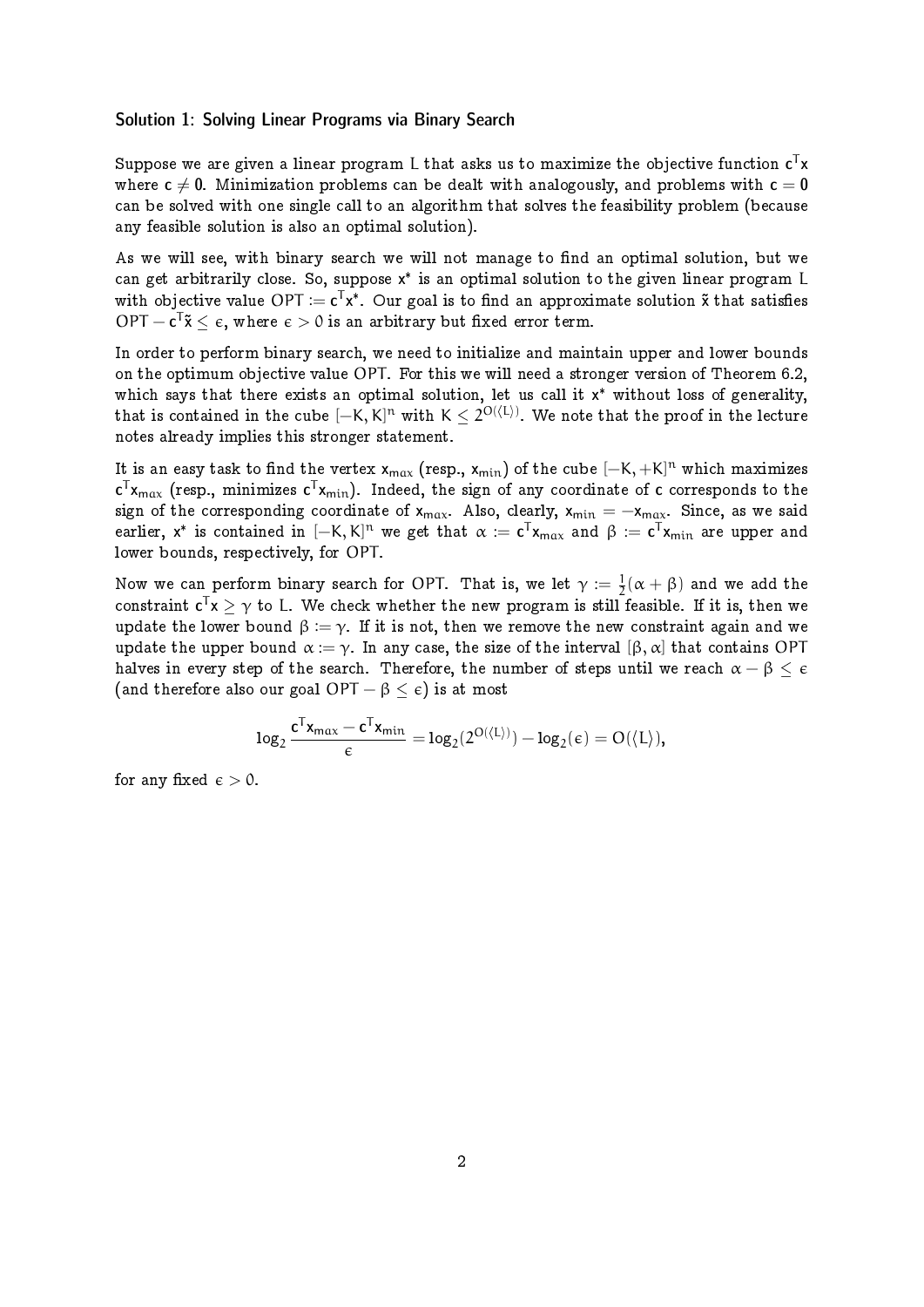## Solution 2: Equivalence of the Three Farkas Lemmas

(a) This is almost the exact same argument as in the previous exercise. Suppose there is y with  $A^{T}y \ge 0$  and  $b^{T}y < 0$ . Furthermore, towards a contradiction, suppose there is an  ${\sf x}\geq {\sf 0}$  with  $\mathsf{Ax}={\sf b}$  (or, equivalently,  ${\sf x}^{\mathsf{T}}\mathsf{A}^{\mathsf{T}}={\sf b}^{\mathsf{T}}).$  We arrive at a contradiction (and hence conclude that  $Ax = b$  has no non-negative solution) by observing that

$$
0\leq x^TA^Ty=\textbf{b}^Ty<0,
$$

where the first inequality is justified because both  $x^T$  and  $A^T$ y are non-negative.

Now suppose instead that there is **y**  $\geq$   $\bf 0$  with A<sup>T</sup>**y**  $\geq$   $\bf 0$  and <code>b<sup>T</sup>**y**  $<$  0. Furthermore, towards</code> a contradiction, suppose there is an  $\mathsf{x}\geq \mathsf{0}$  with  $\mathsf{A}\mathsf{x}\leq \mathsf{b}$  (or, equivalently,  $\mathsf{x}^{\mathsf{T}}\mathsf{A}^{\mathsf{T}}\leq \mathsf{b}^{\mathsf{T}})$ . We arrive at a contradiction (and hence conclude that  $Ax < b$  has no non-negative solution) by observing that

$$
0 \leq x^T A^T y \leq b^T y < 0,
$$

where the second inequality is justified because of our assumption  $Ax < b$  and because y is non-negative.

(b) We only prove the implication  $I \Rightarrow II$ . The other implications can be proved in a very similar fashion.

We note that  $Ax = b$  has no non-negative solution x if and only if the system  $Ax < B$  is unsolvable, where

$$
\mathcal{A}:=\begin{pmatrix} A\\ -A\\ -1 \end{pmatrix}, \hspace{2cm} \mathcal{B}:=\begin{pmatrix} \mathsf{b}\\ -\mathsf{b}\\ \mathsf{0} \end{pmatrix},
$$

and where 1 is the identity matrix of appropriate dimension. Indeed, the system  $Ax < B$ just encodes the constraints  $Ax < b$ ,  $Ax > b$  and  $x > 0$ . We now use Farkas lemma I and see that  $Ax < B$  is unsolvable if and only if there is a vector  $Y > 0$  with  $A^{T}Y = 0$  and  $\mathcal{B}^\mathsf{T}\mathcal{Y}<$  0. We write the vector  $\mathcal{Y}$  as

$$
\mathcal{Y} = \begin{pmatrix} \mathbf{y}_1 \\ \mathbf{y}_2 \\ \mathbf{y}_3 \end{pmatrix}
$$

so that  $\mathcal{A}^\top\mathcal{Y}=\mathcal{A}^\top\mathsf{y}_1-\mathcal{A}^\top\mathsf{y}_2-\mathsf{y}_3$  and  $\mathcal{B}^\top\mathcal{Y}=\mathsf{b}^\top\mathsf{y}_1-\mathsf{b}^\top\mathsf{y}_2.$  Finally, we note that there exists  $\mathcal{Y} \geq \mathbf{0}$  with  $\mathcal{A}^\top \mathcal{Y} = \mathbf{0}$  and  $\mathcal{B}^\top \mathcal{Y} < 0$  if and only if there is **y** with  $\mathcal{A}^\top \mathsf{y} \geq 0$  and  $\mathbf{b}^\mathsf{T} \mathbf{y} < 0,$  which concludes the proof. Indeed, for the "only if" we define  $\mathbf{y} := \mathbf{y}_1 - \mathbf{y}_2$  and see that

$$
A^T \mathbf{y} = A^T \mathbf{y}_1 - A^T \mathbf{y}_2 \ge A^T \mathbf{y}_1 - A^T \mathbf{y}_2 - \mathbf{y}_3 = A^T \mathcal{Y} = \mathbf{0},
$$

where the inequality is justified because  $\mathcal Y$  (and thus also  $\mathbf y_3$ ) is non-negative, and we also see that

$$
\mathbf{b}^T\mathbf{y} = \mathbf{b}^T\mathbf{y}_1 - \mathbf{b}^T\mathbf{y}_2 = \mathcal{B}^T\mathcal{Y} < 0.
$$

For the "if" we can always choose  $y_1$  and  $y_2$  in such a way that both are non-negative and such that  ${\sf y}_1-{\sf y}_2={\sf y}$ . Since we know that  ${\sf A}^{{\sf T}}{\sf y}={\sf A}^{{\sf T}}{\sf y}_1-{\sf A}^{{\sf T}}{\sf y}_2\geq{\sf 0}$  we can also choose a non-negative  $y_3$  with  $A^Ty - A^Ty_2 - y_3 = 0$ .